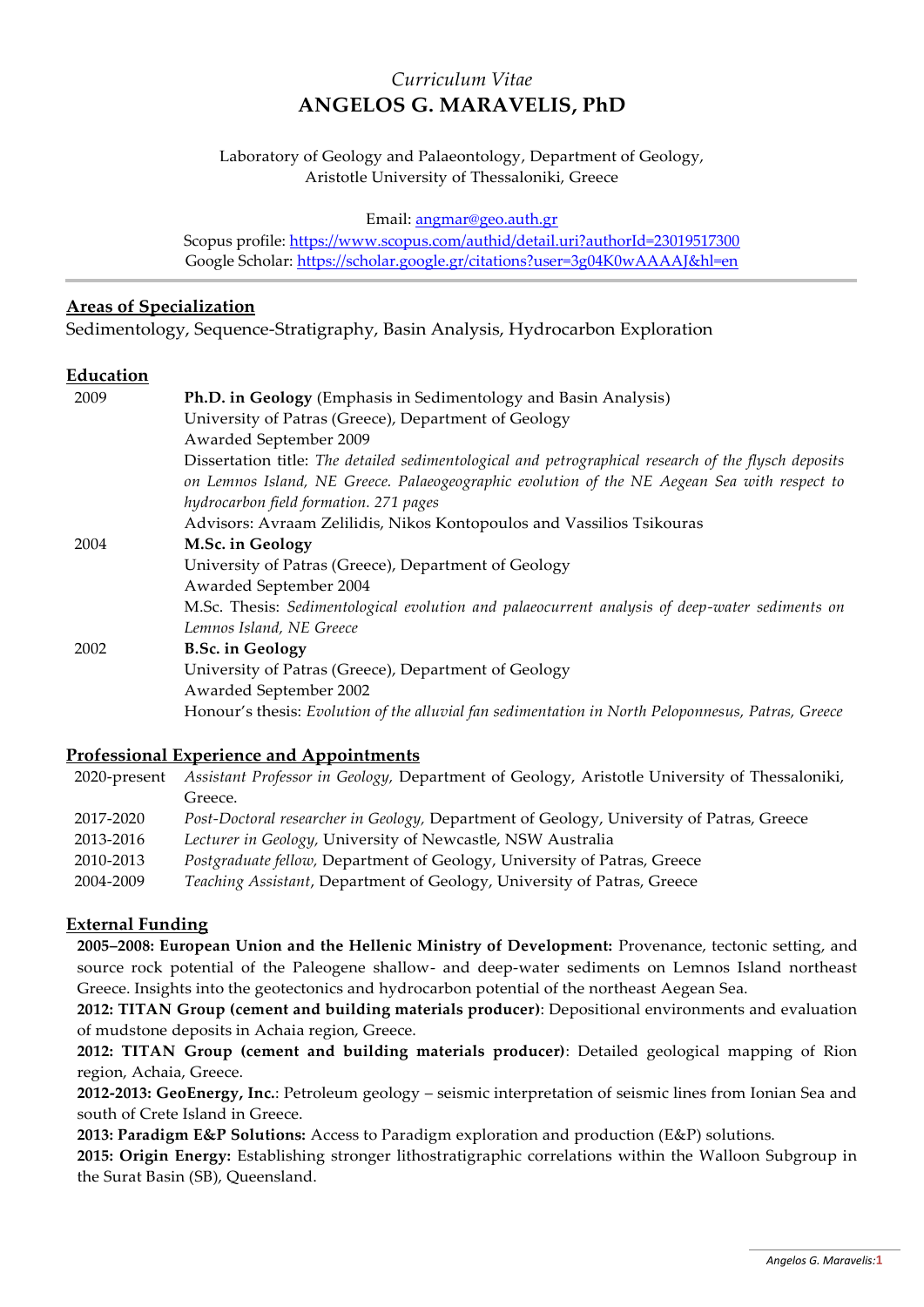**2015: Geological Survey of New South Wales, Australia:** Unraveling the Upper Permian basin fill history of the Northern Sydney Basin (NSB): Stratigraphic Correlation between Nobbys Tuff and Althorpe Claystone.

**2016: Geological Survey of New South Wales, Australia:** Unravelling long-distance stratigraphic correlations in the northern Sydney Basin (NSB).

**2016: Hellenic Petroleum:** Outcrop study and paleogeography of Upper Cretaceous-Eocene resedimented carbonates of the Ionian zone.

**2017: Geological Survey of New South Wales, Australia:** Subsurface analysis of the Permian sedimentary succession in the Northern Sydney Basin, SE Australia: Paleogeography, geotectonic evolution, and economic potential.

**2017: Hellenic Petroleum:** The study of thin sections of selected samples from upper Cretaceous-Eocene resedimented carbonates of the Ionian zone.

**2017: Hellenic Petroleum:** The age of Neogene deposits – time of sedimentation.

**2018-2021: Hellenic Foundation for Research and Innovation and General Secretarial for Research and Technology**: Global climate and sea-level changes across the Latest Eocene-Early Oligocene, as reflected in the sedimentary record of Pindos foreland and Thrace basin, Greece, 80591.

#### **Peer-Reviewed Publications**

- 1. Botziolis, C., **Maravelis, A.G.,** Pantopoulos, G., Kostopoulou, S., Catuneanu, O. and Zelilidis, A. (2021). Stratigraphic and paleogeographic development of a deep-marine foredeep: Central Pindos foreland basin, western Greece. *Marine and Petroleum Geology* 128, 105012.
- 2. **Maravelis, A.G.,** Offler, R., Pantopoulos, G. and Collins, W.J. (2021). Provenance and tectonic setting of the Early Permian sedimentary succession in the southern edge of the Sydney Basin, eastern Australia. *Geological Journal* 56, 2258-2276.
- 3. **Maravelis, A.G.,** Breckenridge, J., Ruming, K., Holmes, E., Amelin, Y. and Collins, W.J. (2020). Reassessing the upper Permian stratigraphic succession of the northern Sydney basin, Australia, by CA-IDTIMS. *Geosciences* 10, Article number 474, 1-19.
- 4. Bourli, N., **Maravelis, A.G.** and Zelilidis, A. (2020). Classification of soft-sediment deformation in carbonates based on the Lower Cretaceous Vigla Formation, Kastos, Greece. *International Journal of Earth Sciences* 109(7), 2599–2614.
- 5. Breckenridge, J., **Maravelis, A.G.,** Catuneanu, O., Ruming, K., Holmes, E. and Collins, W.J. (2019). Outcrop analysis and facies model of an Upper Permian tidally influenced fluvio-deltaic system: Northern Sydney Basin, SE Australia. *Geological Magazine 156*, 1715-1741.
- 6. Tserolas, P., **Maravelis, A.G.,** Tsochandaris, N., Pasadakis, N. and Zelilidis, A. (2019). Organic geochemistry of the Upper Miocene-Lower Pliocene sedimentary rocks in the Hellenic Fold and Thrust Belt, NW Corfu island, Ionian Sea, NW Greece. *Marine and Petroleum Geology* 106, 17–29.
- 7. Bourli, N., Kokkaliari, M., Iliopoulos, I., Pe-Piper, G., Piper, D.J.W., **Maravelis, A.G.** and Zelilidis, A. (2019). Mineralogy of siliceous concretions, cretaceous of Ionian zone, western Greece: Implication for diagenesis and porosity. *Marine and Petroleum Geology* 105, 45-63.
- 8. Bourli, N., Pantopoulos, G., **Maravelis, A.G.,** Zoumpouli, E., Iliopoulos, G., Pomoni-Papaioannou, F., Kostopoulou, S. and Zelilidis, A. (2019). Late Cretaceous to early Eocene geological history of the eastern Ionian Basin, southwestern Greece: A sedimentological approach. *Cretaceous Research* 98, 47-71.
- 9. **Maravelis, A.G.,** Catuneanu, O., Nordsvan, A., Landenberger, B. and Zelilidis, A. (2018). Interplay of tectonism and eustasy during the Early Permian icehouse: Southern Sydney Basin, southeast Australia. Geological Journal 53, 1372–1403.
- 10. Tserolas, P., **Maravelis, A.G.,** Pasadakis, N. and Zelilidis, A. (2018). Organic geochemical features of the Upper Miocene successions of Lefkas and Cephalonia islands, Ionian Sea, Greece: an integrated geochemical and statistical approach. Arabian Journal of Geosciences 11(6), 105.
- 11. Kostopoulou, S., **Maravelis, A.G.** and Zelilidis, A. (2018). Biostratigraphic analysis in the Southern Hellenic Thrace Basin, (Lemnos Island, North Aegean Sea). *Turkish Journal of Earth Sciences* 27(3), 232–248.
- 12.Palozzi, J., Pantopoulos, G**., Maravelis A.G.,** Nordsvan, A. and Zelilidis, A. (2018). Sedimentological analysis and bed thickness statistics from a Carboniferous deep-water channel-levee complex: Myall Trough, SE Australia. *Sedimentary Geology* 364 160–179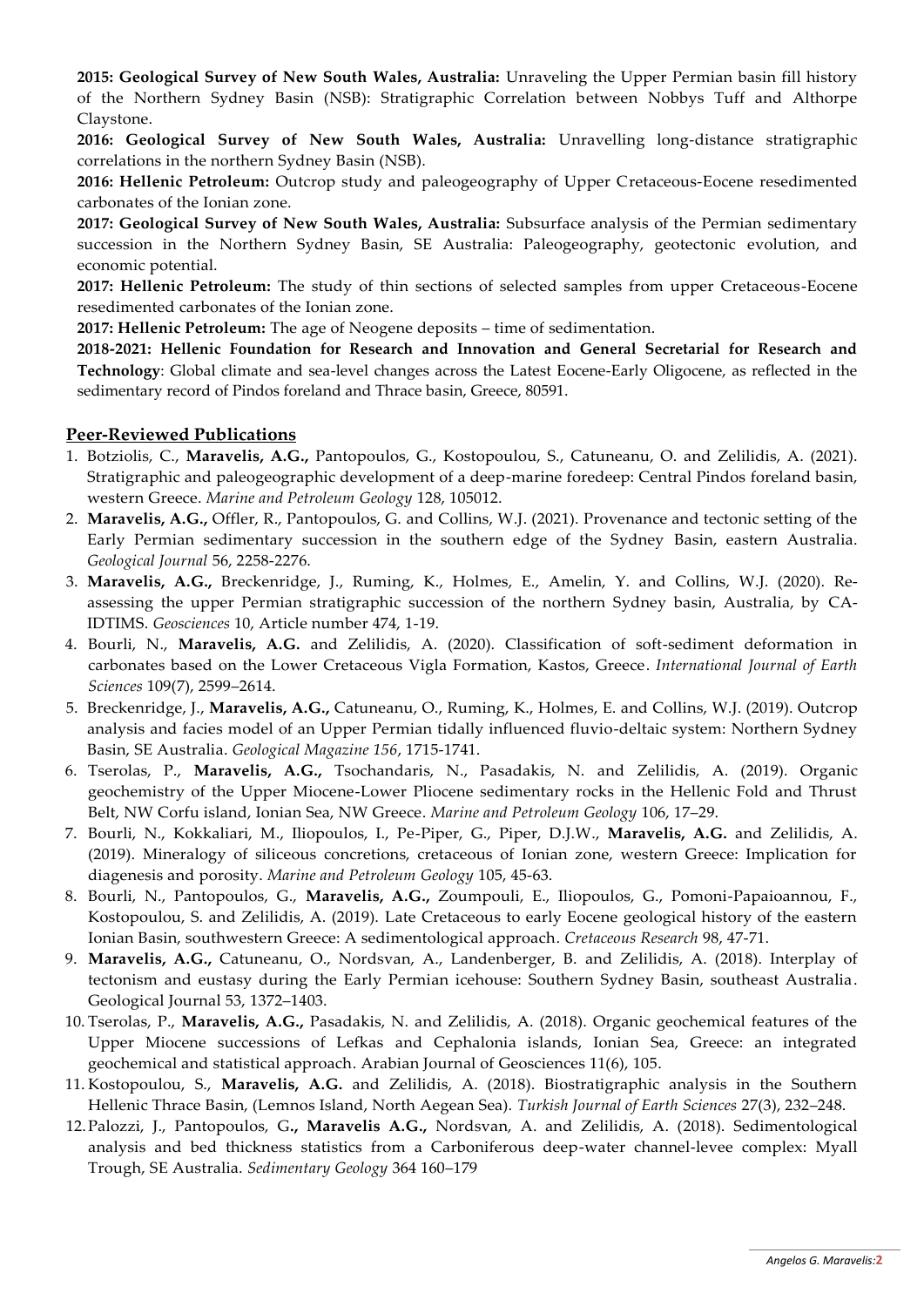- 13.**Maravelis A.G.,** Chamilaki, E., Pasadakis, N., Zelilidis, A. and Collins, W.J. (2017). Hydrocarbon generating potential of a Lower Permian sedimentary succession (Mount Agony Formation): Southern Sydney Basin, New South Wales, Southeast Australia. *International Journal of Coal Geology*183, 52–64.
- 14.**Maravelis, A.G.,** Chamilaki, E., Pasadakis, N., Vassiliou, A. and Zelilidis, A. (2017). Organic geochemical characteristics and paleodepositional conditions of an Upper Carboniferous mud-rich succession (Yagon Siltstone): Myall Trough, southeast Australia. *Journal of Petroleum Science and Engineering* 158, 322–335.
- 15.**Maravelis, A.G.,** Pantopoulos, G., Tserolas, P. and Zelilidis, A. (2017). Reply to comment by Caracciolo et al. on: Maravelis et al. 2015. "Accretionary prism-forearc interactions as reflected in the sedimentary fill of southern Thrace Basin (Lemnos Island, NE Greece)", *International Journal of Earth Sciences* 106, 389–394.
- 16.**Maravelis, A.G.,** Panagopoulos, G., Piliotis, J., Pasadakis, N., Manutsogu, E. and Zelilidis, A. (2016). Pre-Messinian (sub-salt) source-rock potential on back-stop basins of the Hellenic Trench System (Messara Basin, Central Crete, Greece). *Oil and Gas Science and Technology* 71(1), 1-16.
- 17.**Maravelis, A.G.,** Boutelier, D., Catuneanu, O., Seymour K.St. and Zelilidis, A. (2016). A review of tectonics and sedimentation in a forearc setting: Hellenic Thrace Basin, north Aegean Sea and mainland Greece. *Tectonophysics* 674, 1–19*.*
- 18.Zelilidis, A., Papatheodorou, G., **Maravelis, A.G.,** Christodoulou, D., Tserolas, P., Fakiris, E., Dimas, X., Georgiou, N. and Ferentinos G (2016). Interplay of thrust, back-thrust, strike-slip and salt tectonics in a Fold and Thrust Belt system: An example from Zakynthos Island, Greece. *International Journal of Earth Sciences* 105, 2111–2132.
- 19.Zelilidis, A., Tserolas, P., Chamilaki, E., Pasadakis, N., Kostopoulou, S. and **Maravelis, A.G** (2016). Hydrocarbon prospectivity in the Hellenic trench system: organic geochemistry and source rock potential of Upper Miocene-Lower Pliocene successions in the eastern Crete Island, Greece. *International Journal of Earth Sciences*105, 1859–1878.
- 20.**Maravelis, A.G.,** Manutsoglu, E., Konstantopoulos, P.A., Pantopoulos, G., Makrodimitras, G., Zoumpouli, E. and Zelilidis, A. (2015). Hydrocarbons plays and prospectivity of the Mediterranean Ridge. *Energy Sources, Part A: Recovery, Utilization, and Environmental Effects* 37, 347–355.
- 21.**Maravelis, A.G.,** Pantopoulos, G., Tserolas, P. and Zelilidis, A. (2015). Accretionary prism-forearc interactions as reflected in the sedimentary fill of southern Thrace Basin (Lemnos Island, NE Greece). *International Journal of Earth Sciences* 104 (4), 1039-1060.
- 22.**Maravelis, A.G.,** Koukounya, A., Tserolas, P., Pasadakis, N. and Zelilidis, A. (2015). Geochemistry of Upper Miocene-Lower Pliocene source rocks in the Hellenic Fold and Thrust Belt, Zakynthos Island, Ionian Sea, western Greece. *Marine and Petroleum Geology* 66, 217-230.
- 23.Zelilidis, A., and **Maravelis, A.G.** (2015). Adriatic and Ionian Seas: Proven petroleum systems and future prospects. *Journal of petroleum* geology 38(3), 247-253.
- 24.Zelilidis, A., **Maravelis, A.G.,** Tserolas, P. and Konstantopoulos, P.A. (2015). An overview of the petroleum systems in the Ionian Zone onshore NW Greece and Albania. *Journal of petroleum geology* 38(3), 331-348.
- 25.**Maravelis, A.G.,** Makrodimitras, G., Pasadakis, N. and Zelilidis, A. (2014). Stratigraphic evolution and source rock potential of a Lower Oligocene-Lower/Middle Miocene continental slope system, Greek Fold and Thrust Belt, Ionian Sea, Northwest Greece. *Geological Magazine* 151 (3), 394–413.
- 26.**Maravelis, A.G.** and Zelilidis, A. (2013). Discussion: 'Unraveling the provenance of Eocene-Oligocene sandstones of the Thrace Basin, North-east Greece' by Caracciolo et al. (2011), Sedimentology, 58, 1988- 2011. *Sedimentology* 60, 860-864.
- 27.Pantopoulos, G., Vakalas, I., **Maravelis, A.G.** and Zelilidis, A. (2013). Statistical behavior of turbidite bed thickness patterns from the Alpine fold and thrust belt of western and southeastern Greece. *Sedimentary Geology* 294, 37-57.
- 28.Konstantopoulos, P.A., **Maravelis, A.G.** and Zelilidis, A. (2013). The implication of transfer faults in foreland basin evolution. Application on Pindos Foreland Basin, West Peloponnesus, Greece. *Terra Nova* 25, 323-336.
- 29.**Maravelis, A.G.** and Zelilidis, A. (2012a). Paleoclimatology and Paleoecology across the Eocene/Oligocene boundary, Thrace Basin, Northeast Aegean Sea, Greece. *Palaeogeography, Palaeoclimatology, Palaeoecology* 365-366, 81-98.
- 30.**Maravelis, A.G.** and Zelilidis, A. (2012b). Porosity-permeability and textural parameters of the Paleogene forearc sedimentary fill on Lemnos Island, NE Greece. *Turkish Journal of Earth Sciences* 21, 415-438.
- 31.**Maravelis, A.G.,** Makrodimitras, G. and Zelilidis, A. (2012). Hydrocarbon prospectivity in Western Greece. Oil and gas European Magazine 38 (2), 84-89. Impact factor 0.33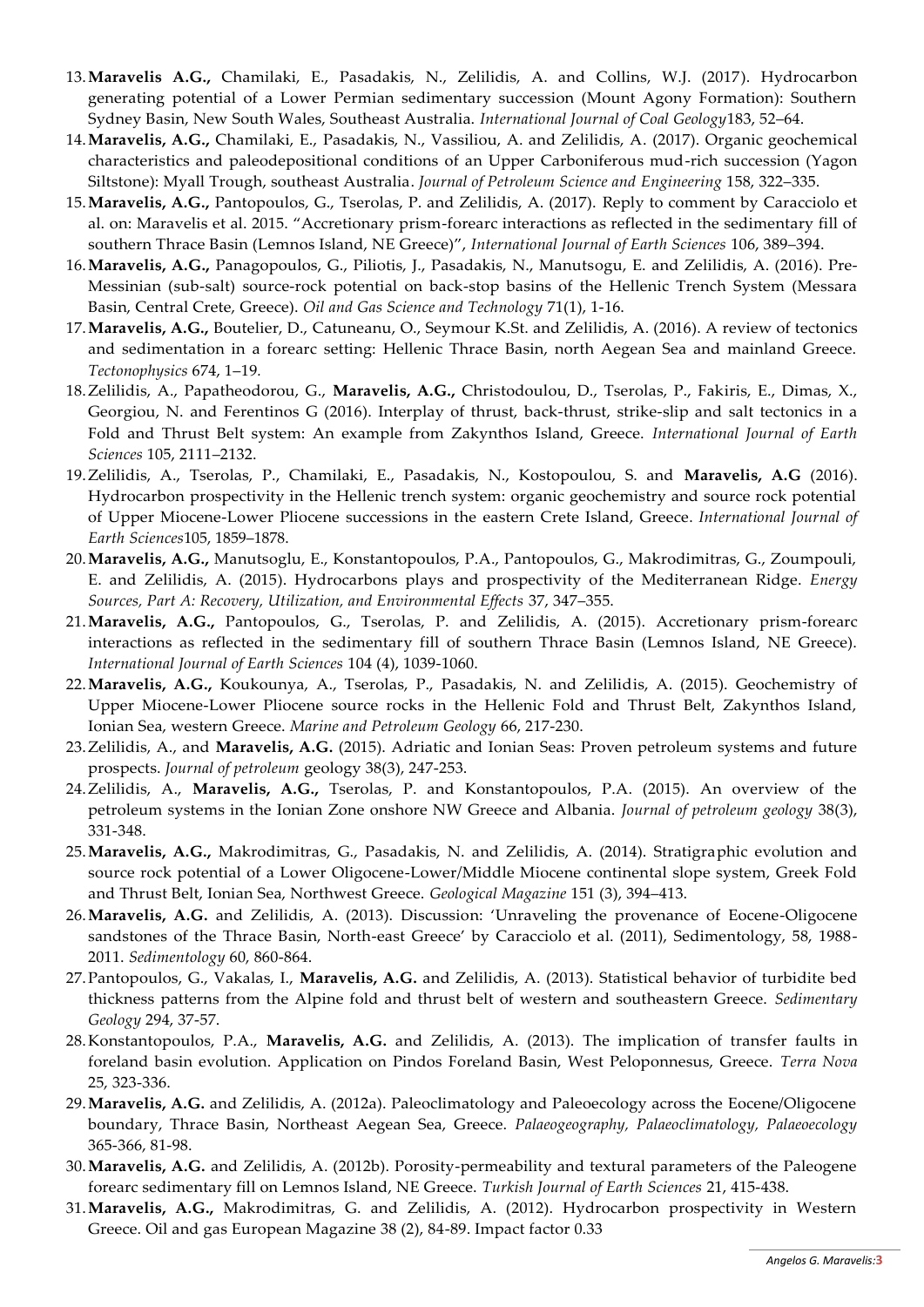- 32.**Maravelis, A.G.** and Zelilidis, A. (2011). Geometry and sequence stratigraphy of the Late Eocene-Early Oligocene shelf and basin floor to slope turbidite systems, Lemnos Island, NE Greece. *Stratigraphy and Geological Correlation* 19 (2), 205-220.
- 33.**Maravelis, A.G.** and Zelilidis, A. (2010). Organic geochemical characteristics of the late Eocene‐ early Oligocene submarine fans and shelf deposits on Lemnos Island, NE Greece. *Journal of Petroleum Sciences and Engineering* 71, 160‐168.
- 34.**Maravelis, A.G.** and Zelilidis, A. (2010). Petrography and geochemistry of the late Eocene‐early Oligocene submarine fans and shelf deposits on Lemnos Island, NE Greece: Implications for provenance and tectonic setting. *Geological Journal* 45, 412-433.
- 35.**Maravelis, A.G.,** Konstantopoulos, P.A., Pantopoulos, G. and Zelilidis, A. (2007). North Aegean sedimentary basin evolution during the late Eocene to early Oligocene based on sedimentological studies on Lemnos Island (NE Greece). *Geologica Carpathica* 58, 455‐464.

#### **Abstracts and Conference Proceedings**

- 1. Botziolis, C., **Maravelis, A.G.,** Pantopoulos, G., Kostopoulou, S. and Zelilidis, A. Geochemical constraints to the Paleogene provenance and tectonic setting of Pindos Foreland Basin, western Greece. 3rd Conference of the Arabian Journal of Geosciences (CAJG), online, **2-5 October 2020.**
- 2. Botziolis, C., **Maravelis, A.G.,** Pantopoulos, G., Kostopoulou, S. and Zelilidis, A. Geochemical constraints to the Paleogene provenance and tectonic setting of Pindos Foreland Basin, western Greece. 3rd Conference of the Arabian Journal of Geosciences (CAJG), online, **2-5 October 2020.**
- 3. Bourli, N., Kokkaliari, M., Iliopoulos, I., Pe-Piper, G., Piper, D.J.W., **Maravelis, A.G.** and Zelilidis, A. Mineralogy of siliceous concretions, Cretaceous of Ionian zone, western Greece: implication for diagenesis and porosity. 34th International Association of Sedimentologists regional meeting, Rome, Italy, **10-13 September 2019.**
- 4. Kostopoulou, S., **Maravelis, A.G.,** Mpotziolis, C. and Zelilidis, A. The Eocene-Oligocene boundary in Pindos Foreland Basin, western Greece. 34th International Association of Sedimentologists regional meeting, Rome, Italy, **10-13 September 2019.**
- 5. Botziolis, C., **Maravelis, A.G.,** Kostopoulou, S. and Zelilidis, A. Sedimentological and Stratigraphic analysis of an Upper Eocene to Lower Oligocene deep-sea fan: Pindos Foreland Basin, western Greece. 34th International Association of Sedimentologists regional meeting, Rome, Italy, **10-13 September 2019.**
- 6. Bourli, N., Pantopoulos, G., **Maravelis, A.G.,** Zoumpouli, E., Iliopoulos, G., Pomoni-Papaioannou, F., Kostopoulou, S. and Zelilidis, A. Late Cretaceous to early Eocene geological history of the eastern Ionian Basin, southwestern Greece: a sedimentological approach. 34th International Association of Sedimentologists regional meeting, Rome, Italy, **10-13 September 2019.**
- 7. Bourli, N., Savva, V., Noti, A., Pantopoulos, G., **Maravelis, A.G.** and Zelilidis, A. Characterizing the submarine fan deposits fans of Pindos foreland, western Greece: Constraints based on statistical treatment of bed thickness distribution, ichnofauna research and conglomerate clast composition analysis. AAPG Europe Conference, Larnaca, Cyprus, **18-19 January 2017.**
- 8. Tserolas, P., **Maravelis, A.G.,** Pasadakis, N. and Zelilidis, A. Petroleum source rock evaluation of an Upper Miocene to Lower Pliocene clastic sedimentary succession in the Hellenic Fold and Thrust Belt: Ionian Foreland Basin, northwest Greece. AAPG Europe Conference, Larnaca, Cyprus, **18-19 January 2017.**
- 9. Karoulla, E, Stylianou, P., Elia, C., Iliopoulos, G., **Maravelis, A.G.** and Zelilidis, A. Characterizing the submarine fan deposits fans of Pindos foreland, western Greece: Constraints based on statistical treatment of bed thickness distribution, ichnofauna research and conglomerate clast composition analysis. AAPG Europe Conference, Larnaca, **Cyprus, 18-19 January 2017.**
- 10.Zelilidis, A., Papatheodorou, G., **Maravelis, A.G.,** Christodoulou, D., Tserolas, P., Fakiris, E., Dimas, X., Georgiou, N. and Ferentinos G*.* Interplay of thrust, back-thrust, strike-slip and salt tectonics in a Fold and Thrust Belt system: An example from Zakynthos Island, Greece. AAPG Europe Conference, Bucharest, Romania, **19-20 May 2016.**
- 11.Zelilidis, A., Triantaphyou, M., Kostopoulou, S., Mpotziolis, C. and **Maravelis A.G.** Biostratigraphy of the upper Miocene-lower Pliocene sediments in the Hellenic Fold and thrust Belt, Zakynthos Island, Ionian Sea, Western Greece. 31st International Association of Sedimentologists regional meeting, Krakow, Poland, **22-25 June 2015.**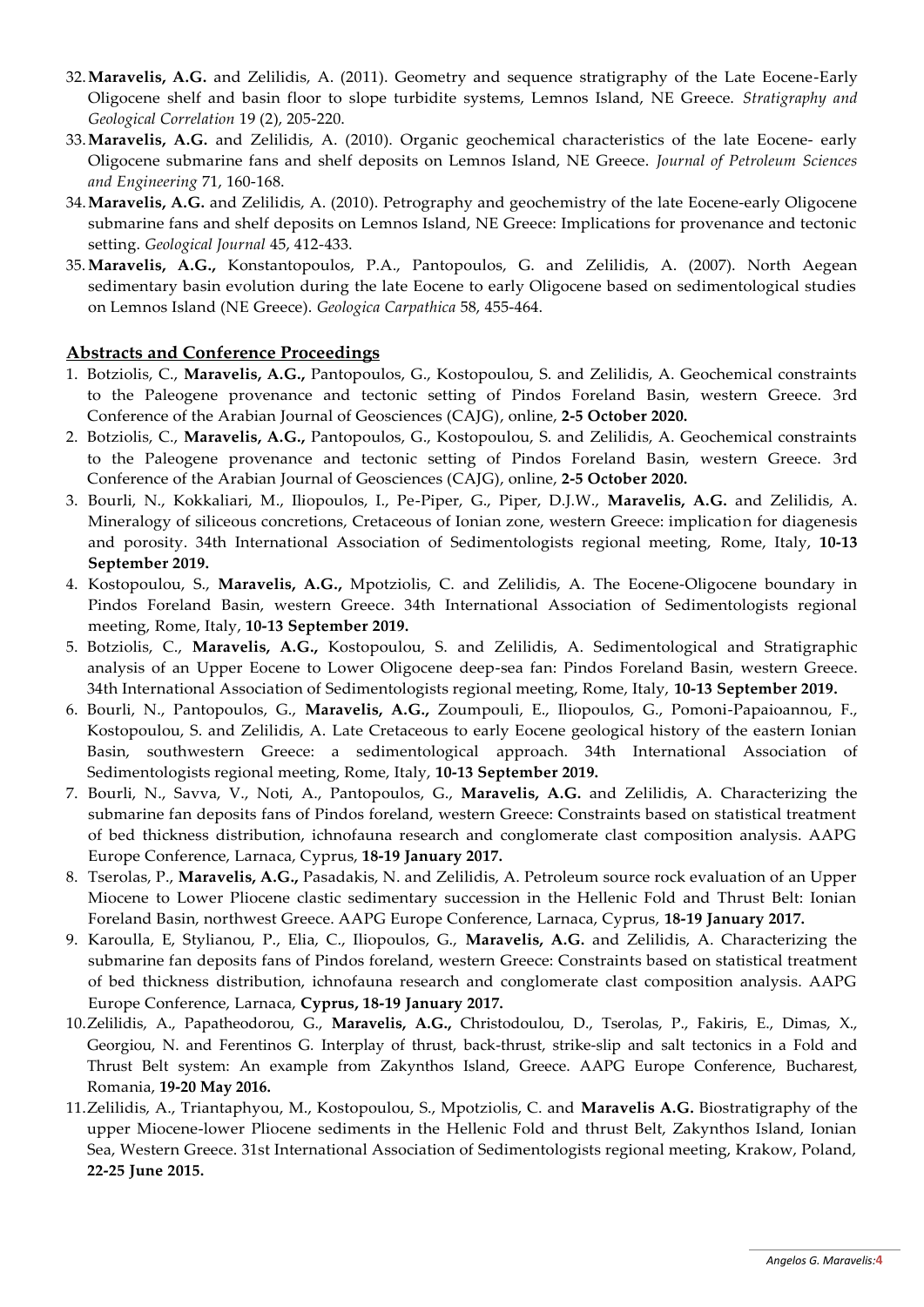- 12.Zelilidis, A., **Maravelis A.G.,** Tserolas, P. and Konstantopoulos, P.A. An overview of the petroleum systems in the Ionian Zone, onshore Greece. 31st International Association of Sedimentologists regional meeting, Krakow, Poland, **22-25 June 2015.**
- 13.**Maravelis, A.G.,** Vassiliou, A., Tserolas, P. and Zelilidis, A. Structural elements and petroleum exploration on the Apulian platform, Hellenic Fold and Thrust Belt, Zakynthos Island (western Greece). AAPG European Regional Conference and Exhibition Barcelona, Spain, **13-15 May 2014.**
- 14.Zelilidis, A., Konstantopoulos, P.A. and **Maravelis, A.G.** Hydrocarbon prospectivity in Apulian platform and Ionian zone, in relation to Strike-slip fault zones, Foreland and Back-Thrust basins of Ionian Thrust in Greece. AAPG European Regional Conference and Exhibition Barcelona, Spain, **8-10 April 2013.**
- 15.Zelilidis, A., **Maravelis, A.G.** and Konstantopoulos, P.A. Hydrocarbon plays and prospectivity of the Mediterranean Ridge. AAPG European Regional Conference and Exhibition Barcelona, **8-10 April 2013.**
- 16.**Maravelis, A.G.,** Konstantopoulos, P.A. and Zelilidis, A. Tectonic and sedimentary evolution of Pindos foreland basin in SW Greece: Geodynamic and depositional setting. 29th International Association of Sedimentologists regional meeting, Schladming, Austria, **10-13 September 2012,** Book of Abstracts, 552.
- 17.**Maravelis, A.G.,** Konstantopoulos, P.A. and Zelilidis, A. The role of the outer arc ridge as major sediment input into the forearc basins. 29th International Association of Sedimentologists regional meeting, Schladming, Austria, **10-13 September 2012,** Book of Abstracts, 423.
- 18.Zelilidis, A., Konstantopoulos, P.A. and **Maravelis, A.G.** Submarine fan sequences of Tritea, Hrisovitsi and Finikounda Group, an Eocene-Oligocene foreland basin fill in the Peloponnesus peninsula, Greece. 29th International Association of Sedimentologists regional meeting, Schladming, Austria, **10-13 September 2012,** Book of Abstracts, 555.
- 19.Zelilidis, A., **Maravelis, A.G.,** Konstantopoulos, P.A. and Makrodimitras, G.: A review of the hydrocarbon potential seen in Greece. 29th International Association of Sedimentologists regional meeting, Schladming, Austria, **10-13 September 2012**, Book of Abstracts, 358.
- 20.**Maravelis, A.G.** and Zelilidis, A. Geometry and sequence stratigraphy of shelf and basin floor to slope turbidite systems, Lemnos Island, NE Greece. 27th International Association of Sedimentologists regional meeting, Alghero, Italy, **20‐23 September 2009.**
- 21.**Maravelis, A.G.** and Zelilidis, A. Organic geochemical characteristics of the late Eocene‐early Oligocene submarine fans and shelf deposits on Lemnos Island, NE Greece. 26th International Association of Sedimentologists regional meeting (ʹBochum to Bochumʹ‐Back to the Roots of Interdisciplinary). Bochum, Germany, **1‐3 September 2008.**
- 22.**Maravelis, A.G.,** Konstantopoulos, P.A., Pantopoulos, G. and Zelilidis, A. North Aegean sedimentary basin evolution during the late Eocene to early Oligocene based on sedimentological studies on Lemnos Island, NE Greece. 25th International Association of Sedimentologists regional meeting. Patras, Greece, **4‐7 September 2007.**
- 23.Pantopoulos, G., Konstantopoulos, P.A., **Maravelis, A.G.** and Zelilidis, A. Application of bed thickness distributions in turbidite deposits of Greece: Some preliminary results. 17th International sedimentological congress (From the highest to the deepest). Fukuoka, Japan, **27th August‐1st September 2006.**

## **Professional Memberships**

- 1. International Association of Sedimentologists (I.A.S.).
- 2. American Association of Petroleum Geologists (A.A.P.G.)
- 3. Society of Exploration Geophysicists (S.E.G.)
- 4. Geological Society of Greece (G.S.G)
- 5. Hellenic Association of Sedimentologists

## **Professional Service and Synergistic Activities**

## **Editor-in-Chief for the Geosciences**

[https://www.mdpi.com/journal/geosciences/sectioneditors/sedimentology\\_stratigraphy\\_palaeontogy](https://www.mdpi.com/journal/geosciences/sectioneditors/sedimentology_stratigraphy_palaeontogy)

**Reviewer:** Arabian journal of Geosciences, Palaeogeography, Palaeoclimatology, Palaeoecology, Journal of African Earth Sciences, Journal of Asian Earth Sciences, Organic Geochemistry, International Journal of Coal Geology, Journal of Petroleum Sciences and engineering, Marine and Petroleum Geology, Geosciences.